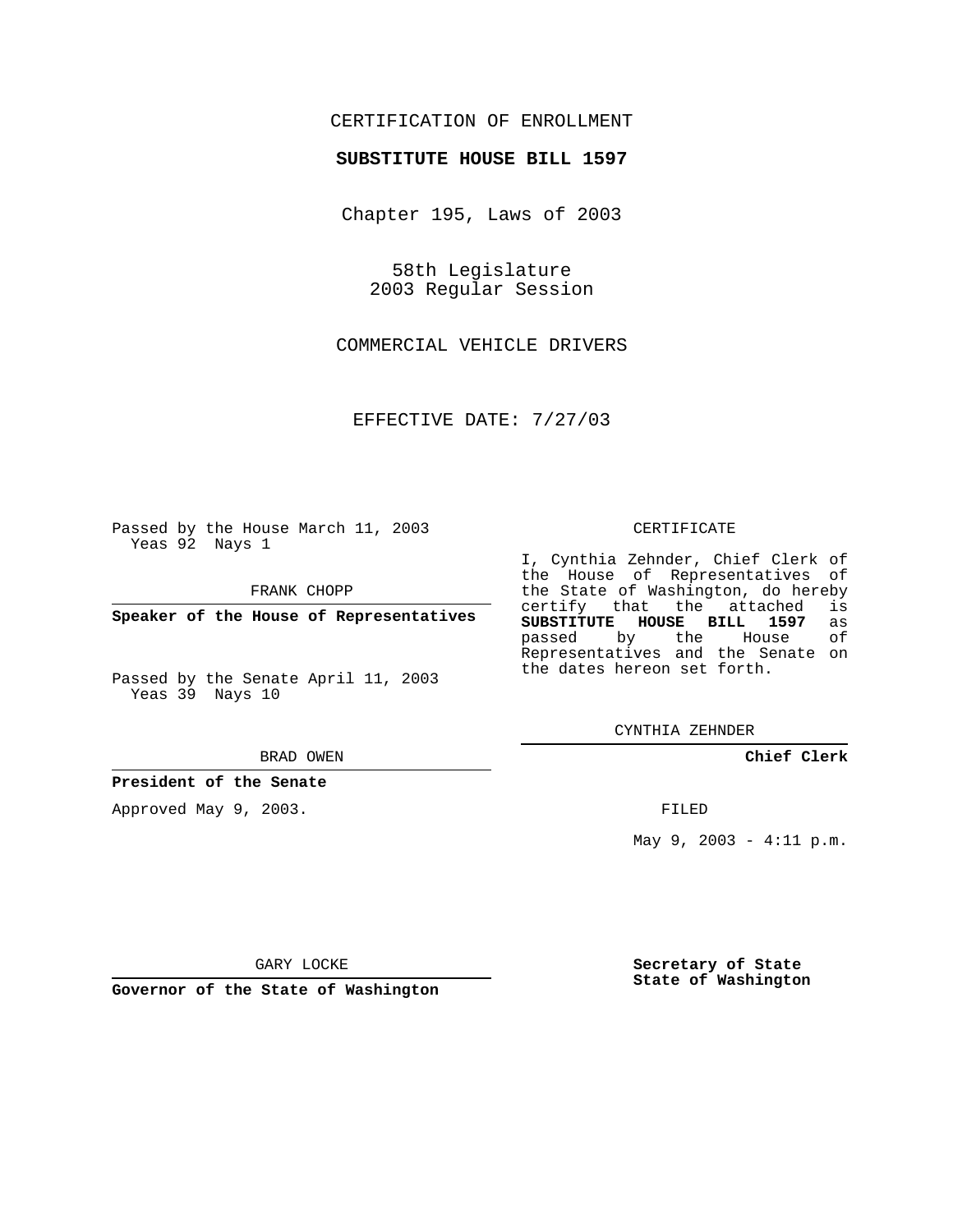# **SUBSTITUTE HOUSE BILL 1597** \_\_\_\_\_\_\_\_\_\_\_\_\_\_\_\_\_\_\_\_\_\_\_\_\_\_\_\_\_\_\_\_\_\_\_\_\_\_\_\_\_\_\_\_\_

\_\_\_\_\_\_\_\_\_\_\_\_\_\_\_\_\_\_\_\_\_\_\_\_\_\_\_\_\_\_\_\_\_\_\_\_\_\_\_\_\_\_\_\_\_

Passed Legislature - 2003 Regular Session

## **State of Washington 58th Legislature 2003 Regular Session**

**By** House Committee on Transportation (originally sponsored by Representatives Mielke, Armstrong, Boldt, Orcutt, Wood, Kristiansen, Campbell, Hatfield, Sump and Schoesler)

READ FIRST TIME 03/04/03.

 AN ACT Relating to physical examinations for commercial drivers' licenses; amending RCW 46.25.070; adding new sections to chapter 46.25 RCW; creating a new section; and prescribing penalties.

BE IT ENACTED BY THE LEGISLATURE OF THE STATE OF WASHINGTON:

 NEW SECTION. **Sec. 1.** The legislature finds that current economic conditions impose severe hardships on many commercial vehicle drivers. The legislature finds that commercial drivers who may not currently be working may not be able to afford the expense of a required physical in order to maintain their commercial driver's license. The legislature finds that Washington's commercial driver's license statutes should be harmonized with federal requirements, which require proof of a physical capacity to drive a commercial vehicle, along with a valid commercial driver's license, but do not link the two requirements. The legislature finds that allowing commercial drivers to delay getting a physical until they are actually driving a commercial vehicle will prevent the imposition of unnecessary expense and hardship on Washington's commercial vehicle drivers.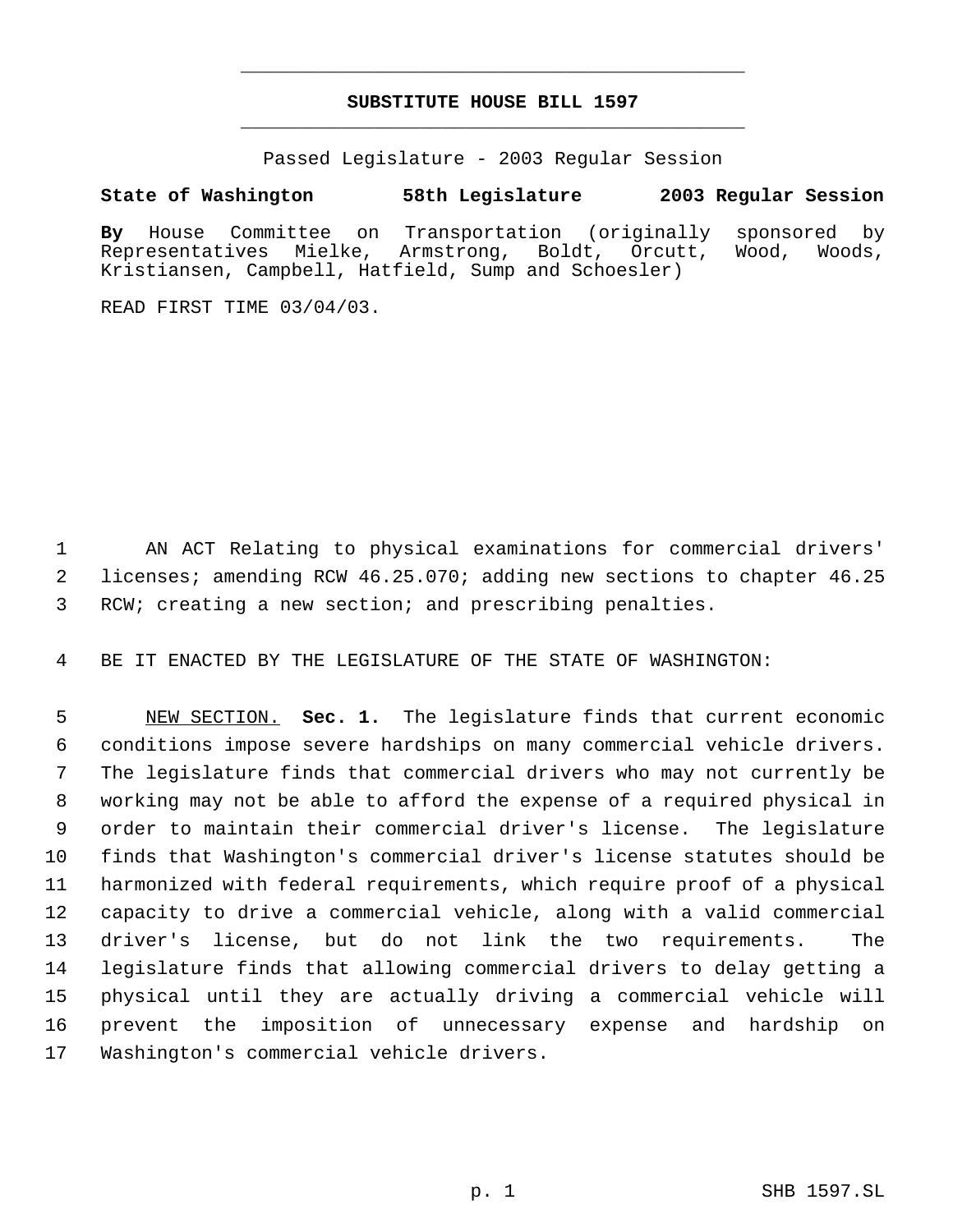**Sec. 2.** RCW 46.25.070 and 1991 c 73 s 2 are each amended to read as follows: (1) The application for a commercial driver's license or commercial driver's instruction permit must include the following: (a) The full name and current mailing and residential address of the person; (b) A physical description of the person, including sex, height, 8 weight, and eye color; (c) Date of birth; 10 (d) The applicant's Social Security number; (e) The person's signature; (f) Certifications including those required by 49 C.F.R. part 383.71(a); (g) ((Proof of certification of physical examination or waiver, as 15 required by 49 C.F.R. 391.41 through 391.49;  $(h)$ ) Any other information required by the department; and 17 ( $(\frac{1}{1})$ ) (h) A consent to release driving record information to parties identified in chapter 46.52 RCW and this chapter. (2) When a licensee changes his or her name, mailing address, or residence address, the person shall notify the department as provided in RCW 46.20.205. (3) No person who has been a resident of this state for thirty days may drive a commercial motor vehicle under the authority of a commercial driver's license issued by another jurisdiction. NEW SECTION. **Sec. 3.** A new section is added to chapter 46.25 RCW to read as follows: A person may not drive a commercial motor vehicle unless he or she is physically qualified to do so and, except as provided in 49 C.F.R. Sec. 391.67, has on his or her person the original, or a photographic copy, of a medical examiner's certificate that he or she is physically qualified to drive a commercial motor vehicle. NEW SECTION. **Sec. 4.** A new section is added to chapter 46.25 RCW to read as follows: (1) It is a traffic infraction for a licensee under this chapter to drive a commercial vehicle without having on his or her person the